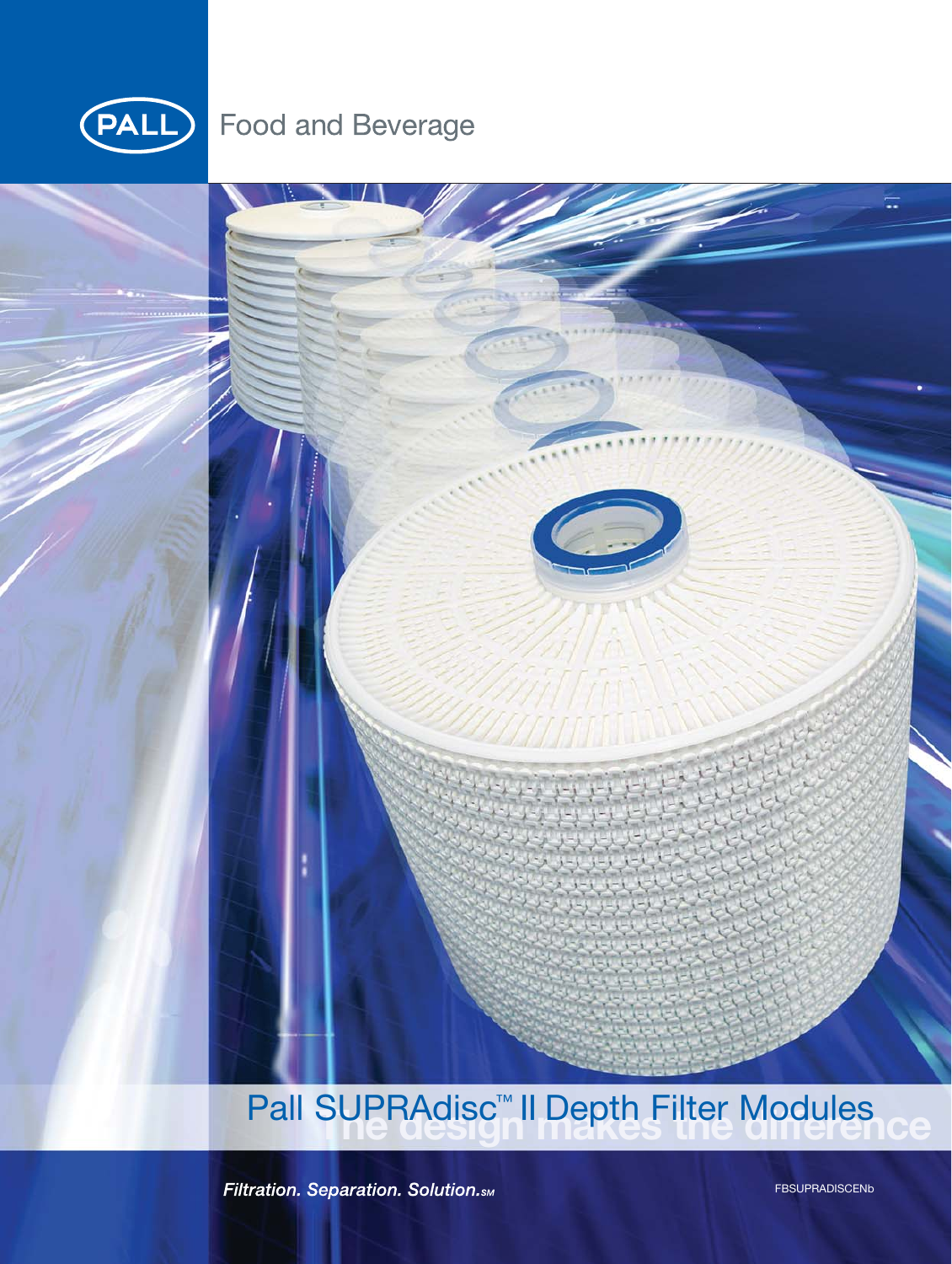# **The Depth Filter Modules**<br> **Pall SUPRAdisc™ III Depth Filter Modules**



SUPRAdisc II modules and housings

 $\epsilon$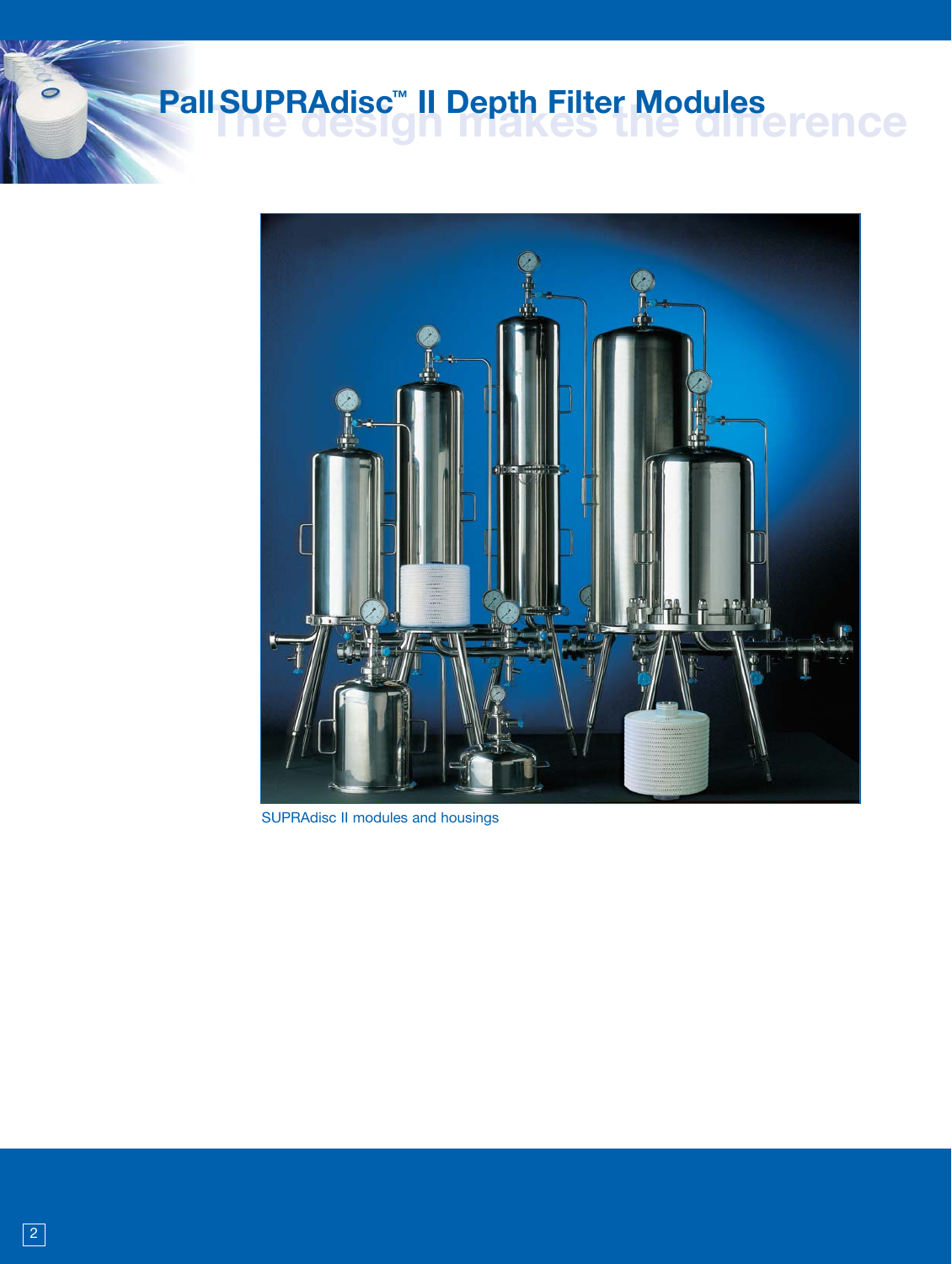### **Introduction**

Stacked disc modules have a long history in Food and Beverage applications. They arose out of the need to package sheet-based depth filter technology in more user-friendly, modular closed systems, especially for small batch production or medium flow rate applications. Due to the relative high dirt holding capacity and filtration performance of filter sheet-based products, they provided an optimal and cost-effective solution for handling food and beverage fluids.

The filtration effect of these sheet-based products is based on a combination of surface, depth, and adsorptive filtration. Selected combinations of cellulose, different types of filter aids, or other ingredients in the filter matrix result in a highly porous structure, which achieves effective filtration, including coarse to fine particle removal, colloidal removal, and final filtration.

Classic stacked disc modules represent first generation module design, but they have performance disadvantages.

SUPRAdisc II modules eliminate the disadvantages of classic stacked disc modules. They offer increased capacity, reliability, handling advantages, and robustness, which satisfies customer needs and requirements for a higher performing product.

SUPRAdisc II modules are ideal for many food and beverage applications.







- 
- Pre-filtration prior to Final Membrane Filters • Pre-filtration prior to Final Membrane Filters



Reduction of Alicyclobacillus Acidoterrestris • Reduction of *Alicyclobacillus Acidoterrestris*  $\bullet$ 



• Particle Removal<br>• Polishing Filtration **Final Filtration** • Final Filtration $\overline{\bullet}$ 

Sweeteners<br>and Gelatin





3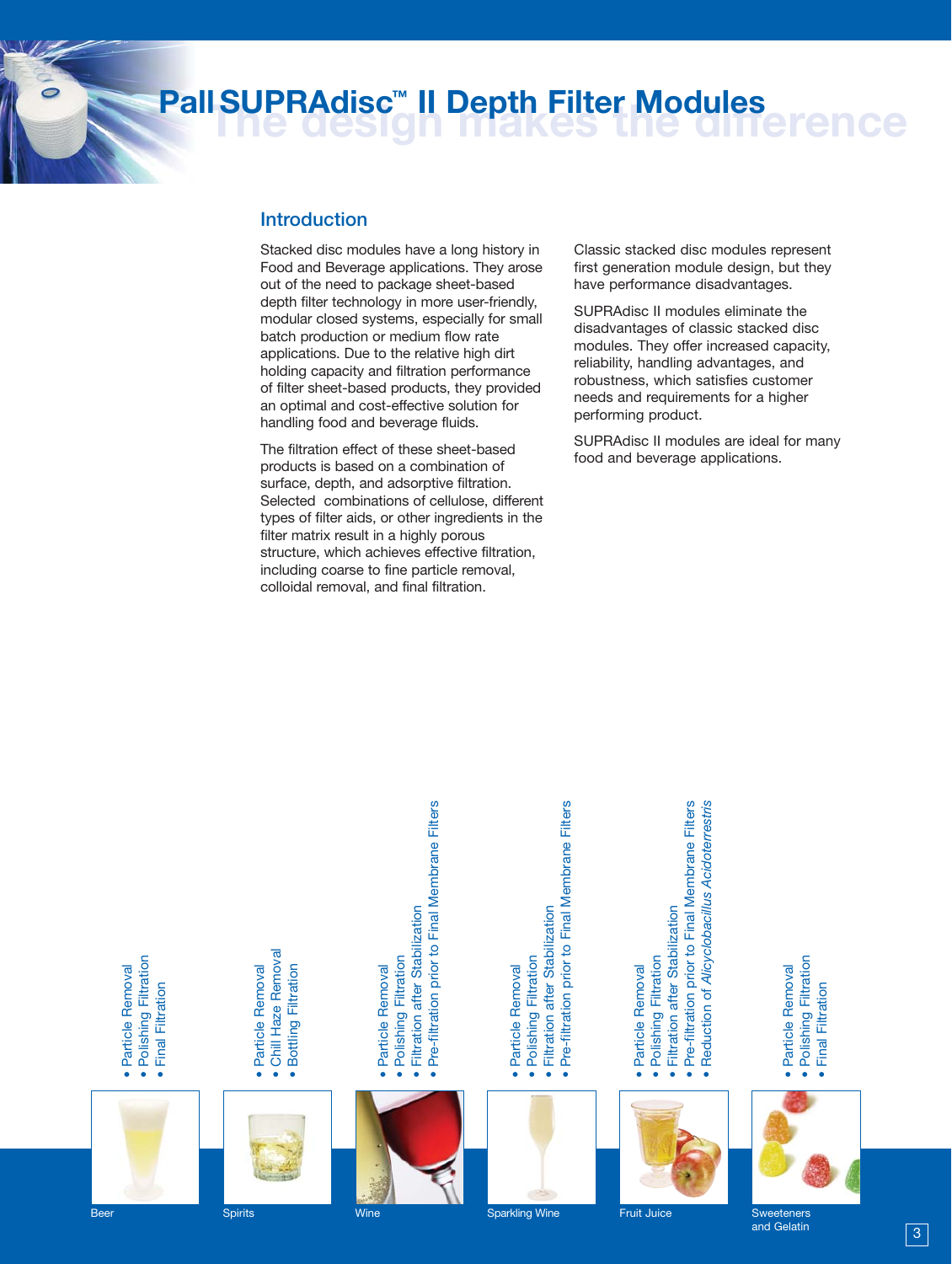# **Basic construction of classic stacked disc modules**

To better appreciate the design advancements of SUPRAdisc II filter modules, an understanding of the basic features and construction of stacked disc modules should be considered.

Since their inception, classic stacked disc modules have been manufactured leaving the cells of media fully exposed within the filter housing (Figures 1 and 2).

- Individual cells are made from two sheets of depth filter media with a polypropylene separator in between them. This separator is sandwiched inside the cell, on the downstream side of the two sheets, as the flow path is from the outside surface of the sheets to the inside (Figure 3).
- A polypropylene seal around the outside edge is used to bind the two sheets together, thus forming one complete cell.
- The cells are stacked on top of each other until the desired height is achieved.
- End caps are then affixed to the center core, thus locking each cell in place and forming a complete stacked disc module.

# **Design limitations of classic stacked disc modules**

Classic stacked disc modules have inherent design limitations.

- Depth media is exposed
	- The integrity of the media can be compromised during shipping, handling, installation and removal. Extra care must be taken to avoid damage.
	- Modules can fall apart when removed from the housing.
- Individual cell proximity to one another is very close. During steaming, rinsing, or filtration, the cells may shift or warp causing individual cells to touch. This causes blinding of portions of each cell, which reduces the effective filtration area.
- Classic stacked disc designs do not withstand any back pressure. With only the downstream support layer (the separator), even as little as 0.05 bar (0.7 psid) of back pressure can rupture the unsupported media in these modules. This is seen as a half moon tear on either the top sheet of the top module or the bottom sheet of the lowest module in the stack, creating fluid bypass areas and compromising filtrate quality.
- Classic stacked disc modules are sensitive to high temperature operations such as hot water sanitization, steaming, or hot filtration. Deformation caused by high temperature exposure is a common problem (Figure 4).

#### Figure 1





Single filter cell **Exercise Single Single Single Single Single** Direction of flow

Figure 2 Figure 3

#### Figure 4



Cell deformities after heat treatment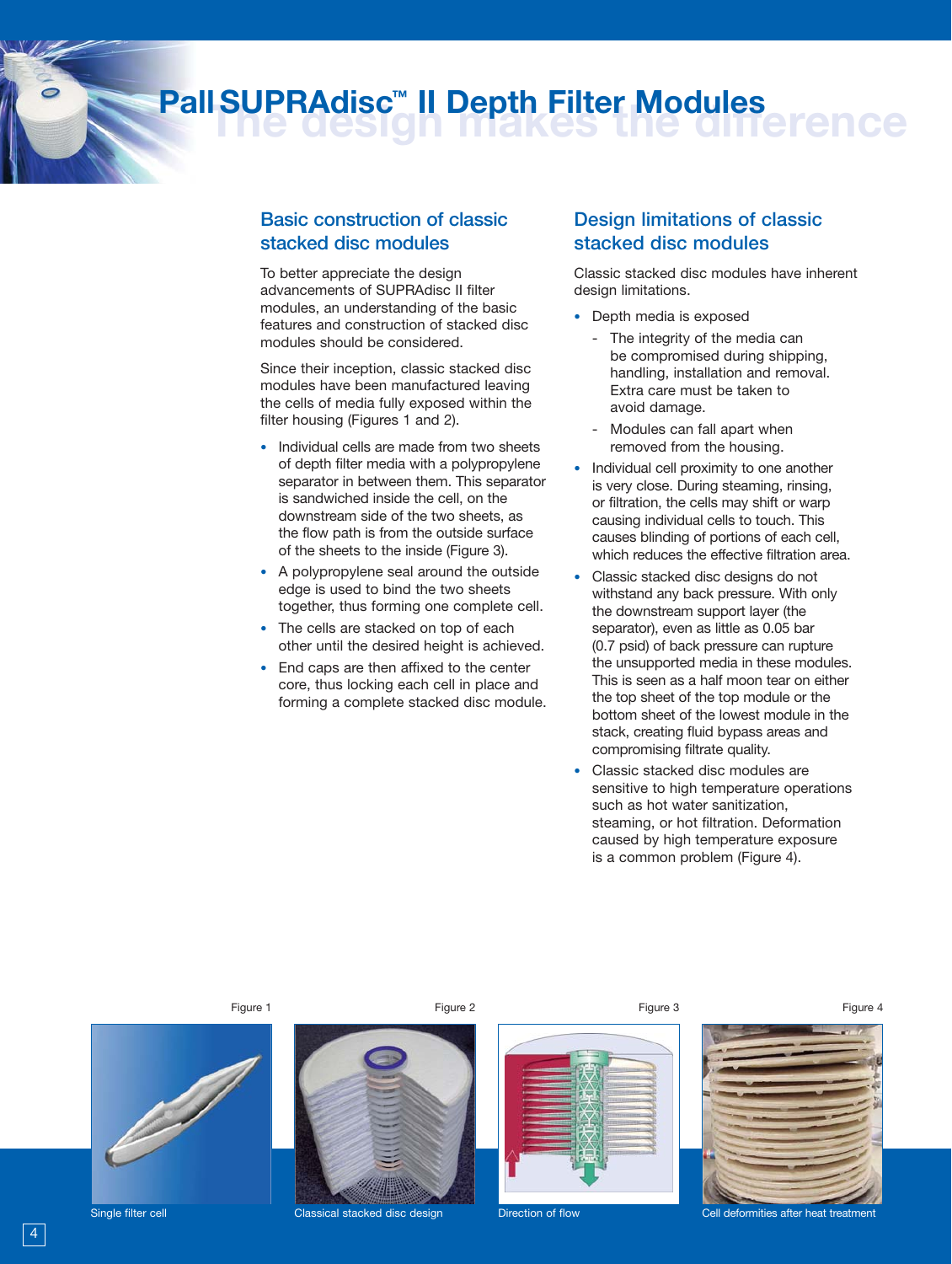# **The Difference Modules Pall SUPRAdisc™ II Depth Filter Modules**

### **Construction technology of SUPRAdisc II modules**

SUPRAdisc II modules (Figure 5) incorporate a double separator concept.

- Alternating outside separators, discs of depth media, and inside separators are affixed to a rigid polypropylene core until the desired height is achieved.
- Two techniques are used to connect the separators:
	- For 287 mm (12 inch) diameter modules, the unique Clip-Seal Interlock is created by using a hydraulic ram to apply pressure and snap and lock the outside to the inside separators. Each disc of filter media is thus sealed in between the separators.
	- For 410 mm (16 inch) diameter modules, the inside/outside separators are connected by ultrasonic welding.
- Locking end caps are then applied to the center core, creating a complete module.

## **Design features of SUPRAdisc II modules**

The unique separator design provides both upstream and downstream support of the filter media. The media is sealed inside a polypropylene cage assembly and is no longer exposed. The unique Clip-Seal Interlock and the welded design connects the outside to the inside separators resulting in an extremely robust design (Figures 6,7).

Each sheet of filtration media is individually sealed and separated. Depth sheets cannot come into contact with each other, eliminating blinding of the media.

Due to the separator channels, SUPRAdisc II modules have close to 100 % effective filtration area that is dimensionally stable during shipment and handling, filtration and removal.

Deformation or cell collapse is no longer an issue and sheet damage during use is minimized. Backflushing to regenerate the modules is now possible.

# **Backflushing SUPRAdisc II modules**

With the use of a backflush set consisting of supporting discs and intermediate distance discs (Figure 8), modules can be backflushed either with water or product in order to remove contaminants and prolong their life.

For more detailed information on backflushing and availability of backflush sets, please contact Pall.





New SUPRAdisc II module New patented separator design Polypropylene cage assembly



Figure 8

Backflush support and intermediate discs

5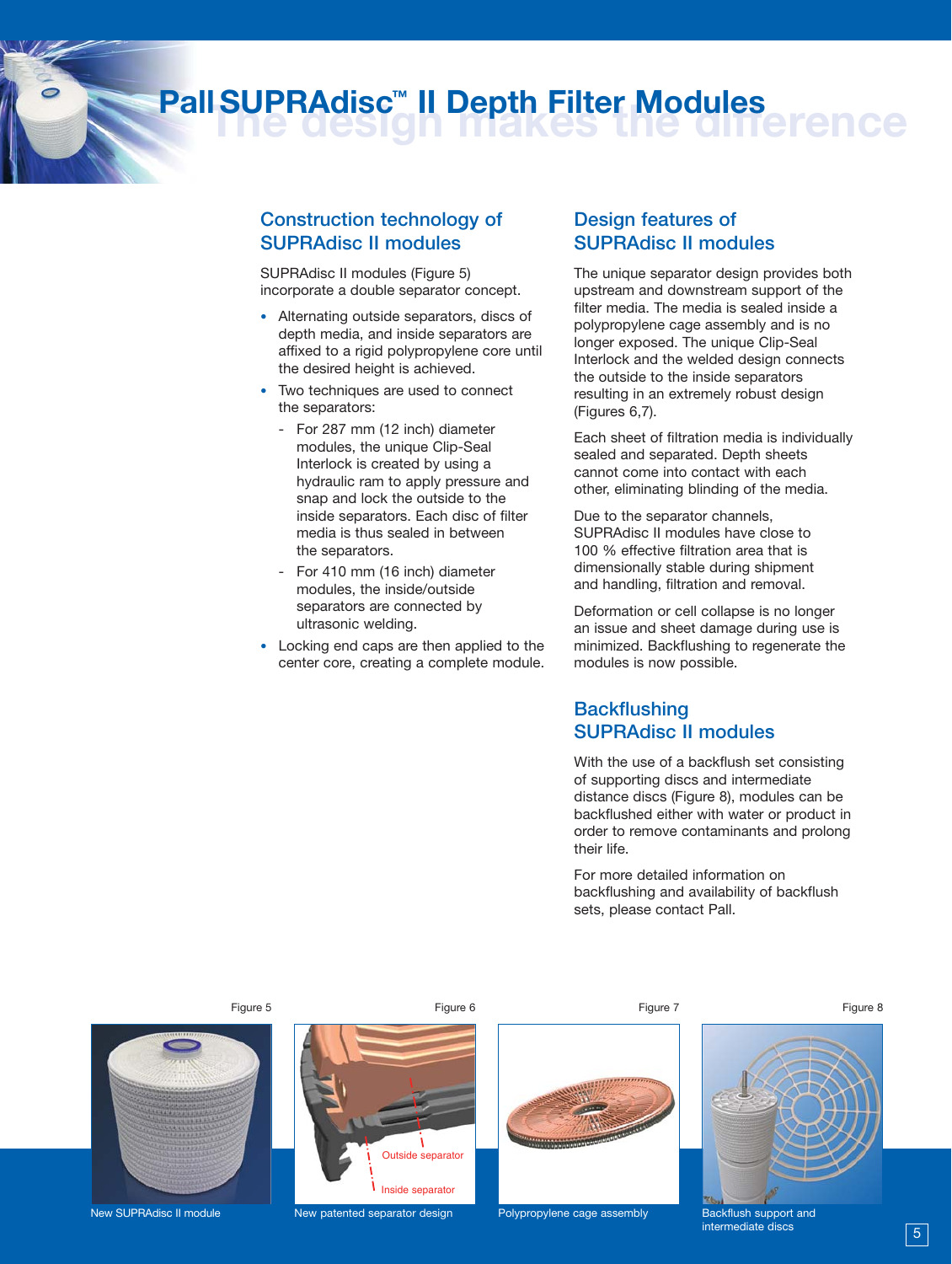# **The Difference Modules Pall SUPRAdisc™ II Depth Filter Modules**

# **Benefits of SUPRAdisc II modules**

SUPRAdisc II modules offer a multitude of benefits that overcome the disadvantages of the classical stacked disc design (Figures 9, 10, 11). These benefits result in important cost savings.

- Longer onstream life, due to highest utilization of the filter sheet area, no blinding of filter surfaces, open design of the separators, optimized drainage, and distribution of incoming fluid to each filter sheet via the outside separator
- Repeated use is possible due to regenerability of the modules with backflushing
- Higher operational security, due to resilience against vacuum or back pressure shocks, and no cell or module deformation from hot operation or sanitization and steaming
- Better handling before and after operation, due to robust design and protection of filter media from exposure and damage
- Higher yields, as rest filtration in reverse flow mode is possible
- High filtrate quality, without chance of bypass, due to module design and use of proven and reliable filter media recipes

## **SUPRAdisc housings**

SUPRAdisc II modules are used in SUPRAdisc housings. Up to 4 modules can be stacked in a housing without concern of deformation or loss of module integrity. This is due to the solid design of the inner tubular core. This center core is capable of carrying the load of the saturated wet weight of the modules, minimizing the compressive forces on individual filter cells, and subsequently the filter sheets.

For further technical and ordering information on Pall SUPRAdisc housings, please consult Pall.



No damage to the SUPRAdisc II modules



**No cell blockage due to new separator technology**



No cell deformities after heat treatment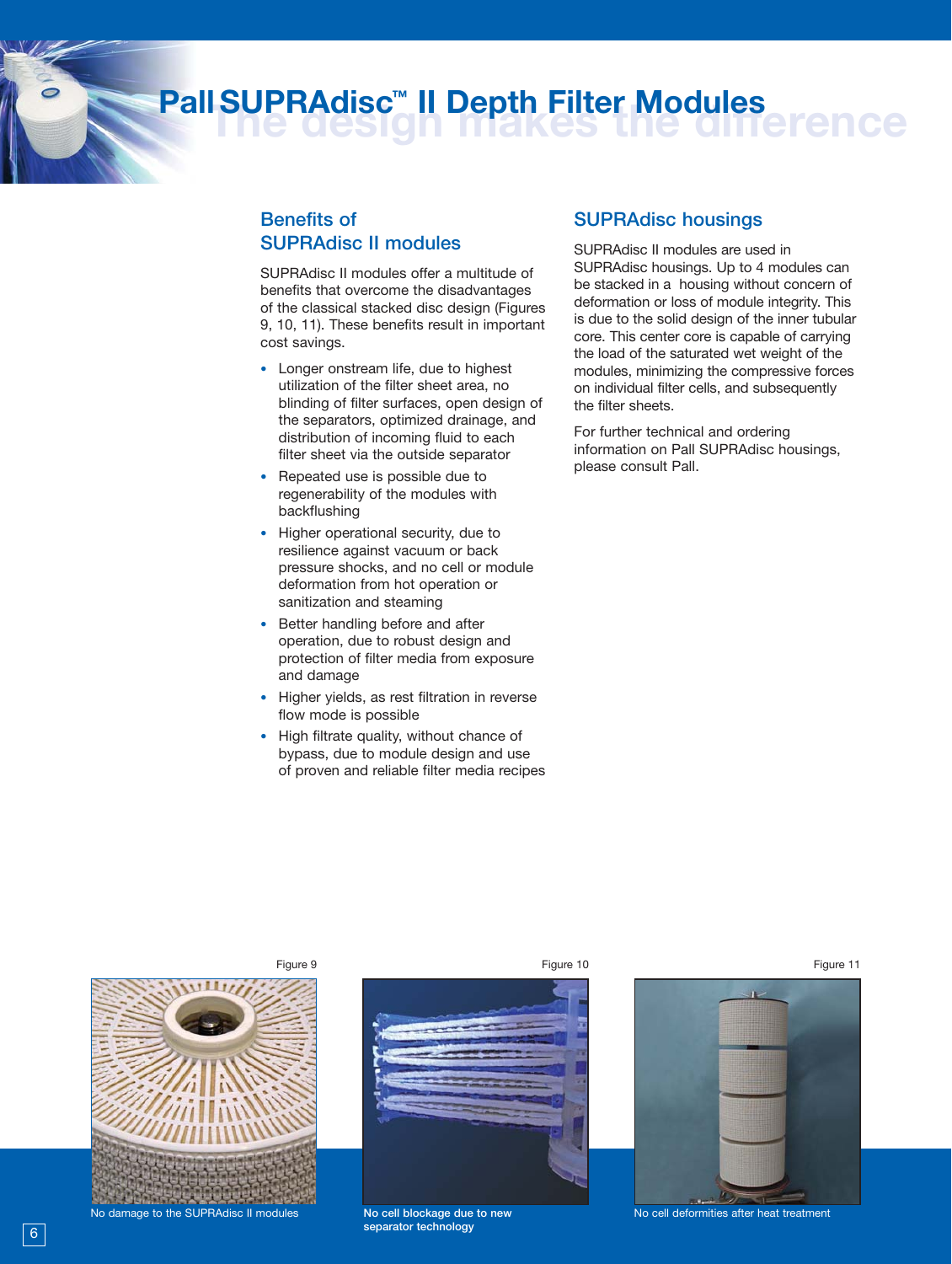### **SUPRAdisc II Module Types**

### **Standard Range**

Available in 287 mm (12 inch) and 410 mm (16 inch) diameters, SUPRAdisc II Standard Range modules contain single layer Pall filter sheet media, in K, T, and IR grades (Figure 12).

### **HP Range**

Available only in 410 mm (16 inch) diameter, the SUPRAdisc II HP Range combines 2 different grades of Pall filter sheet media into a single module. A coarse layer on the upstream side and a fine layer on the downstream side allows pre-clarification and clarification in one assembly. Each of the sheet layers is separated by a separator (Figures 13, 14).

A wide range of upstream and downstream sheet combinations is available.

SUPRAdisc II HP modules are not designed for backflushing.

# **Benefits of SUPRAdisc II HP modules**

- Enhanced clarification abilities for fluids with wide particle size distribution, due to graded particle removal. Larger particles are retained by the top sheet layer, thus avoiding plugging of the finer sheet material below. In turn, the downstream layer enables increased efficiency of the upstream layer.
- Up to 30 % higher filtration efficiency than in single layer formats
- Reduced capital expenditure for small batch processing, due to two-step filtration in one housing
- Reduced rinsing water and cleaning chemical consumption



SUPRAdisc II 16" module (Standard Range)



#### SUPRAdisc II 16" module (HP Range) Configuration of SUPRAdisc II 16" HP module

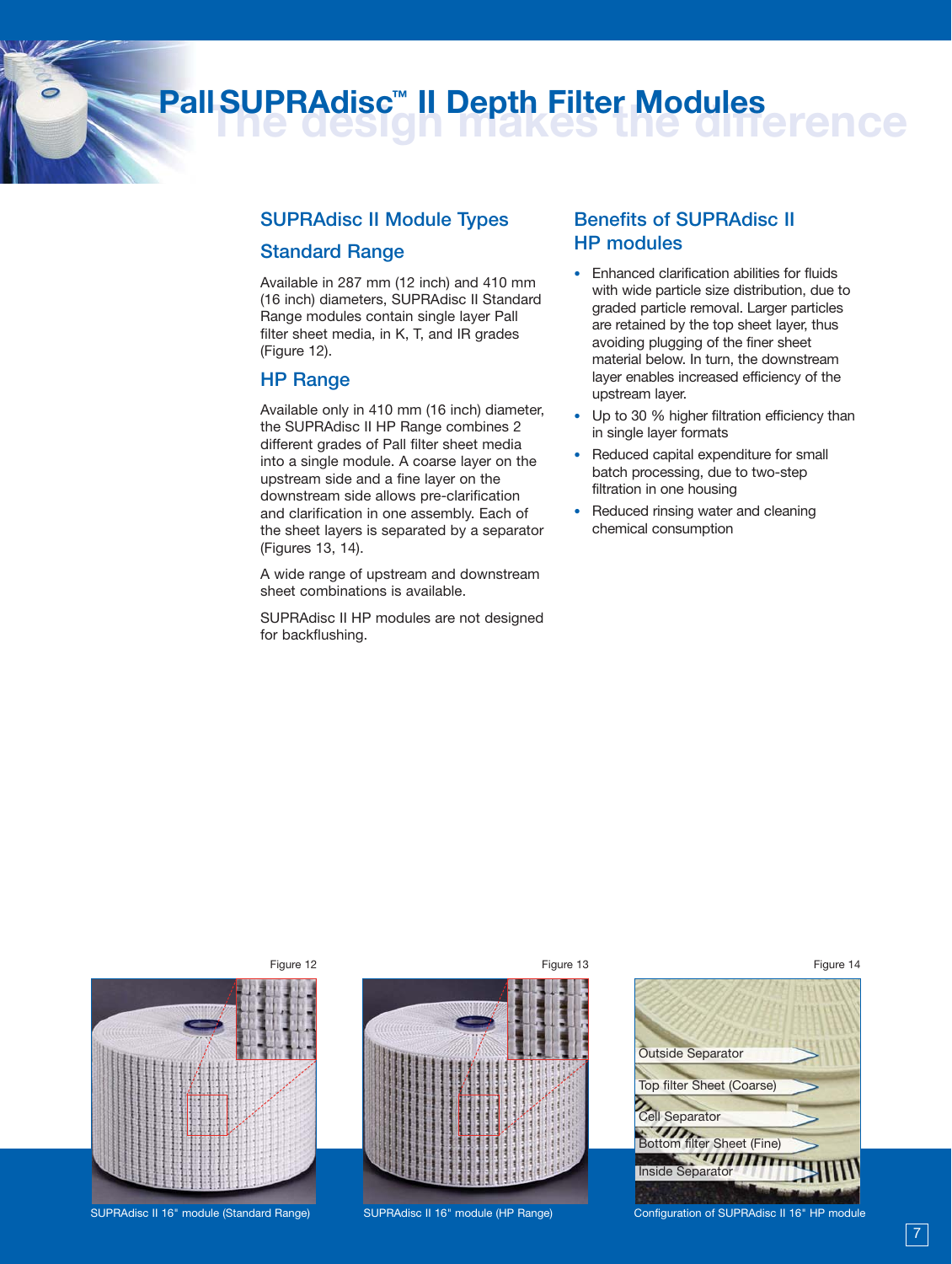# **The Depth Filter Modules<br>
Pall SUPRAdisc™ III Depth Filter Modules**<br>
OIII Depth Filter Modules

# **SUPRAdisc II filter media options**

### **K Series**

With 13 different grades of permeability, the K Series modules represent Pall's standard depth filter series. These sheets consist of a cellulose matrix with very fine kieselguhr (diatomaceous earth or DE) mixtures and perlite, as filtration-active substances.

| <b>Sheet Media Type</b>         | Application             | <b>Examples of use</b>                                                                                                                                                                                                                                                                                                                                                                                                                                                                                                   |  |  |
|---------------------------------|-------------------------|--------------------------------------------------------------------------------------------------------------------------------------------------------------------------------------------------------------------------------------------------------------------------------------------------------------------------------------------------------------------------------------------------------------------------------------------------------------------------------------------------------------------------|--|--|
| EKS, EK1, EK,<br>KS 50, KS 80   | <b>Fine Filtration</b>  | Microorganism reduction and yeast removal in wine<br>Microorganism reduction in beer with moderate<br>to high microbial load<br>Final filtration of juice and juice concentrate prior to bottling<br>Microorganism reduction in sugar syrups<br>Microorganism reduction in enzyme solutions                                                                                                                                                                                                                              |  |  |
| K100, K150, K200,<br>K250, K300 | Polishing<br>Filtration | Polishing filtration of wine<br>Microorganism reduction in beer with low microbial load<br>Fine filtration of beer and yeast removal<br>Fine filtration of beer following DE prefiltration<br>Polishing filtration of beer<br>Prefiltration of juice prior to final membrane filtration<br>Haze removal in apple juice before bottling<br>Polishing filtration of sugar syrups<br>Polishing filtration of enzyme solutions<br>Polishing filtration of thick liquor gelatine<br>Secondary sedimentation prevention in tea |  |  |
| K700, K800, K900                | Coarse<br>Filtration    | Clarification of wine<br>Particle removal in fruit juice<br>Particle removal in tea-based beverages<br>Prefiltration of juice concentrate<br>Polishing filtration of olive oil<br>Clarification of enzyme solutions<br>Clarification of thin liquor gelatine                                                                                                                                                                                                                                                             |  |  |

### **Table 1: Removal performance of K Series Modules**

These modules are used for a wide range of very fine to coarse filtration in many food and beverage applications.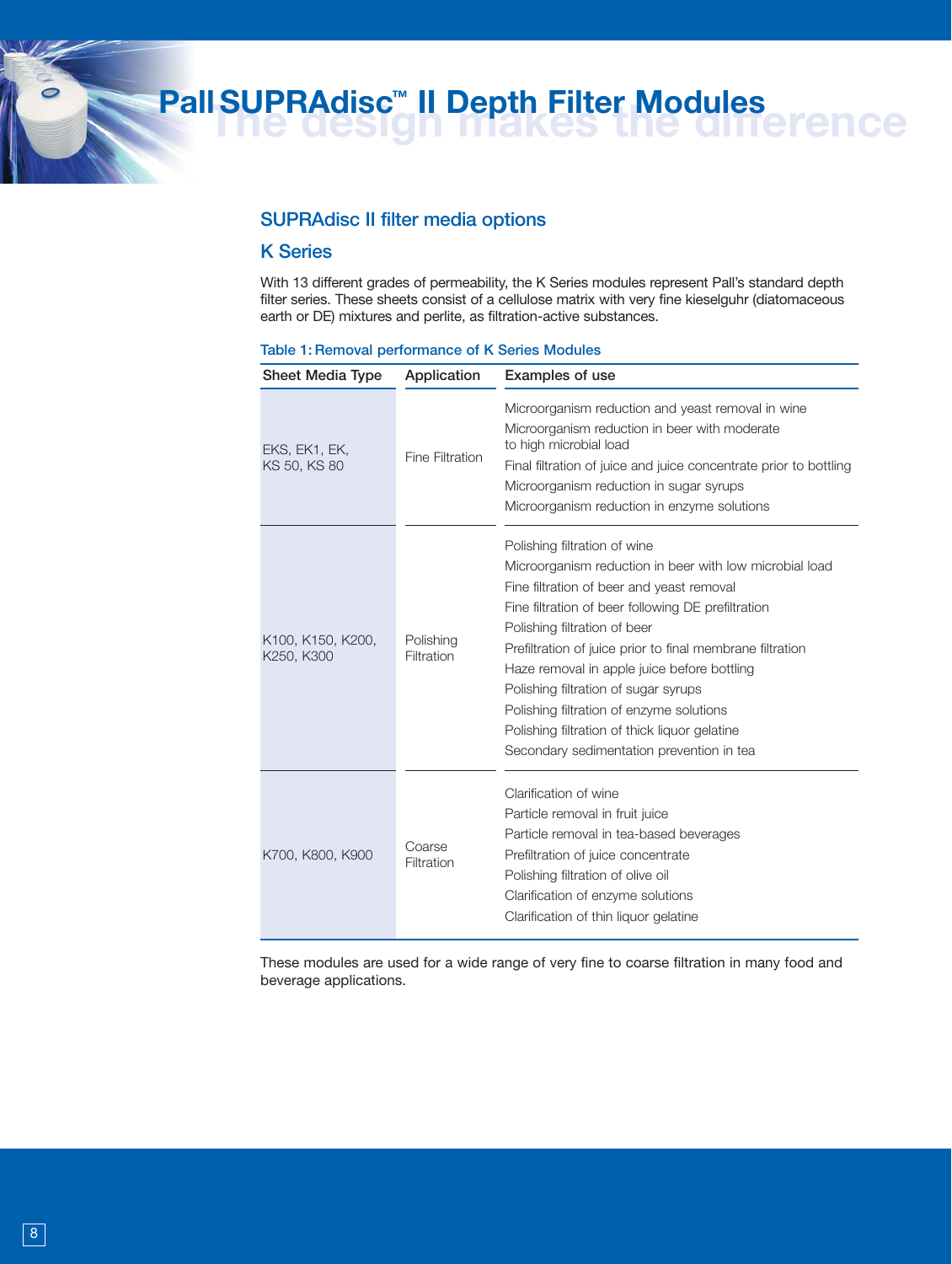## **SUPRAdisc II filter media options**

### **T Series**

The T Series modules include 7 different grades of permeability. Some types consist of a mixture of cellulose and the filtration-active substance perlite, while others consist of pure cellulose.

|  | Table 2: Removal performance of T Series Modules |  |  |
|--|--------------------------------------------------|--|--|
|--|--------------------------------------------------|--|--|

| <b>Sheet Media Type</b>       | Application          | <b>Examples of use</b>                                              |
|-------------------------------|----------------------|---------------------------------------------------------------------|
| T950, T1000, T1500            | Coarse<br>Filtration | Wine clarification<br>Coarse filtration of natural extracts         |
| T2100, T2600,<br>T3500, T5500 | Coarse<br>Filtration | Roughing filtration of spirits<br>Clarification of enzyme solutions |

These modules are designed for general purpose coarse filtration, as they are characterized by a loose structure with high particle load capacity.

They also prove to be very successful in filtering viscous fluids, and retaining gel particles or coarsely dispersed components.

### **IR Series**

The IR Series modules include 4 grades of permeability. They are optimal for ion-sensitive applications. Due to a proprietary manufacturing process, they release minimum levels of calcium and magnesium, and negligible levels of iron and copper to the filtered product.

| Table 3: Removal performance of IR Series Modules |  |  |  |  |
|---------------------------------------------------|--|--|--|--|
|---------------------------------------------------|--|--|--|--|

| Sheet Media Type | Application             | Examples of use                                                              |
|------------------|-------------------------|------------------------------------------------------------------------------|
| KS50IR           | Fine Filtration         | Polishing filtration of white spirits                                        |
| K100IR, K250IR   | Polishing<br>Filtration | Polishing filtration of white spirits<br>Chill haze removal in brown spirits |
| <b>K800IR</b>    | Coarse<br>Filtration    | Chill haze removal in brown spirits                                          |

IR modules are uniquely suited to filtering distilled spirits, providing a visually bright finished product. In spirits, calcium and magnesium precipitates in the form of sulphate or carbonate compounds often result in particulate turbidity. Pall IR modules reduce the danger of precipitate formation due to their extremely low content of extractables.

The particulate turbidity in spirits often contributes to chill haze caused by esters of the higher fatty acids (C12-C16 chains). In such cases, IR filter sheets distinguish themselves by their selective adsorption capacity that can be used for specific separation of medium to long chain fatty acid esters. The short chain fatty acid esters, which are important for creating the aroma in spirits, are not negatively affected by the removal performance of these modules.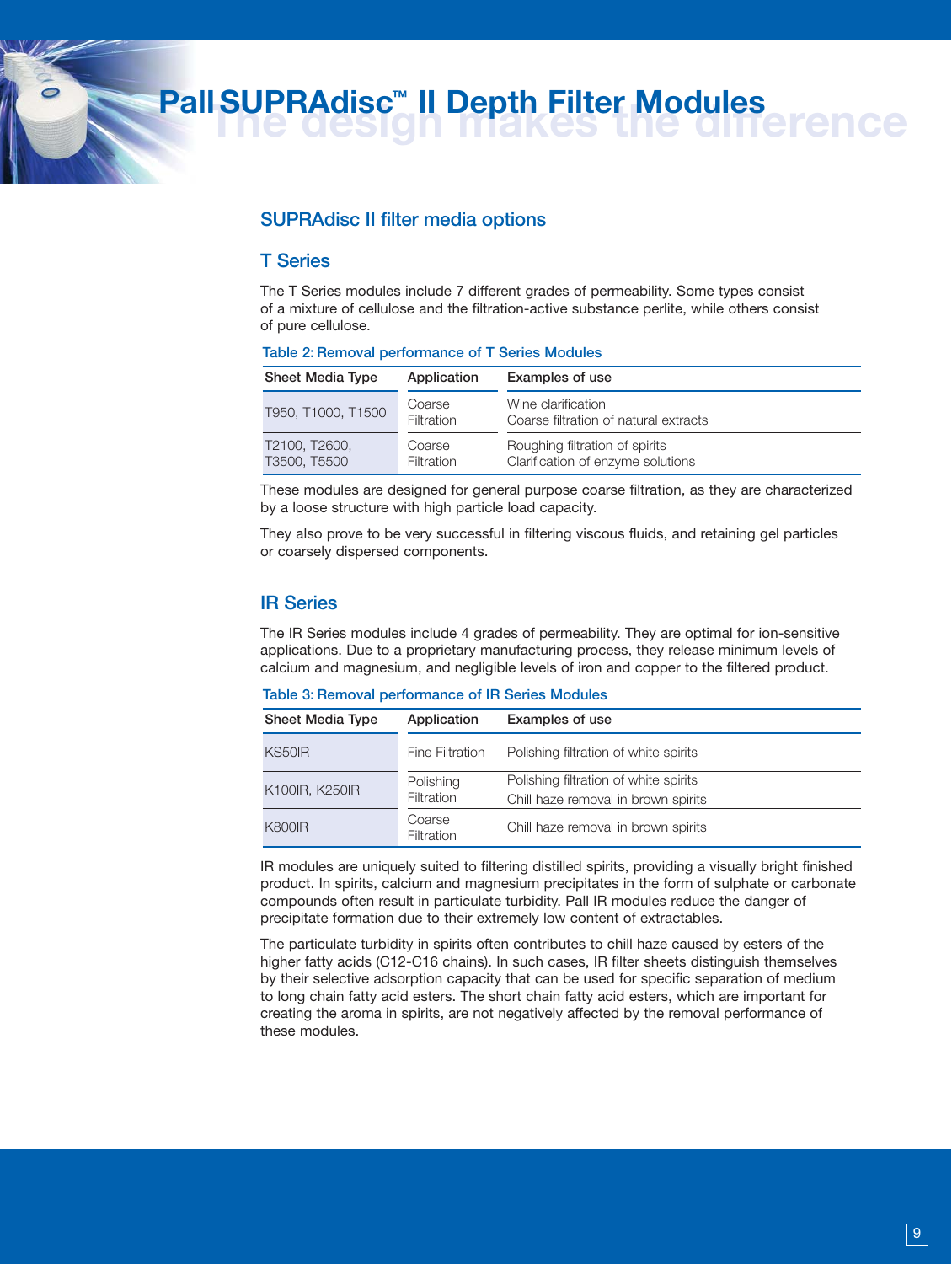# **Pall SUPRAdisc™ II Depth Filter Modules**<br> **Pall SUPRAdisc™ II Depth Filter Modules**

# **SUPRAdisc II Standard Range**

This is a guide to the Part Numbering structure only. For specific options, please contact Pall



#### **Table 1**

| Code             | Sheet Media Type |
|------------------|------------------|
| <b>K</b> Series  |                  |
| <b>XEKS</b>      | <b>EKS</b>       |
| XEK1             | EK1              |
| <b>XEKO</b>      | EK               |
| X050             | <b>KS50</b>      |
| X080             | <b>KS80</b>      |
| X100             | K100             |
| X150             | K150             |
| X200             | K200             |
| X250             | K250             |
| X300             | K300             |
| X700             | K700             |
| X800             | K800             |
| X900             | K900             |
|                  |                  |
| <b>IR Series</b> |                  |
| C050             | KS50IR           |
| C <sub>100</sub> | K100IR           |
| C <sub>250</sub> | <b>K250IR</b>    |
| C800             | <b>K800IR</b>    |
|                  |                  |
| <b>T</b> Series  |                  |
| T950             | T950             |
| T100             | T1000            |
| T150             | T1500            |
| T210             | T2100            |
| T260             | T2600            |
| T350             | T3500            |
| T550             | T5500            |

#### 200 X100 C 232 S P W

See bold reference codes in tables

#### **Table 2**

| Code | Adapter     | <b>Nominal Height</b> |
|------|-------------|-----------------------|
| C    | Flat gasket | 272 mm (10.7 in)      |

#### **Table 3**

| Code | Nominal<br>Diameter | <b>Number</b><br>of Sheets | Area                                  |
|------|---------------------|----------------------------|---------------------------------------|
| 232  | 287 mm (12 in) 32   |                            | 1.8 $m^2$ (19.4 ft <sup>2</sup> )     |
| 440  | 410 mm (16 in)      | 40                         | $5 \text{ m}^2$ (54 ft <sup>2</sup> ) |
|      |                     |                            |                                       |

Alternative module dimensions are available on request.

#### **Table 4**

| O-ring Seal Options |  |
|---------------------|--|
| Silicone (standard) |  |
| <b>FPDM</b>         |  |
|                     |  |

Seal materials meet FDA requirements for food contact use detailed in 21 CFR Section 177.2600. Alternative materials are available on request.

#### **Table 5**

| Code | Cage Assembly |
|------|---------------|
| P    | Polypropylene |

For ordering information relating to SUPRAdisc housings and backflush sets, please contact Pall.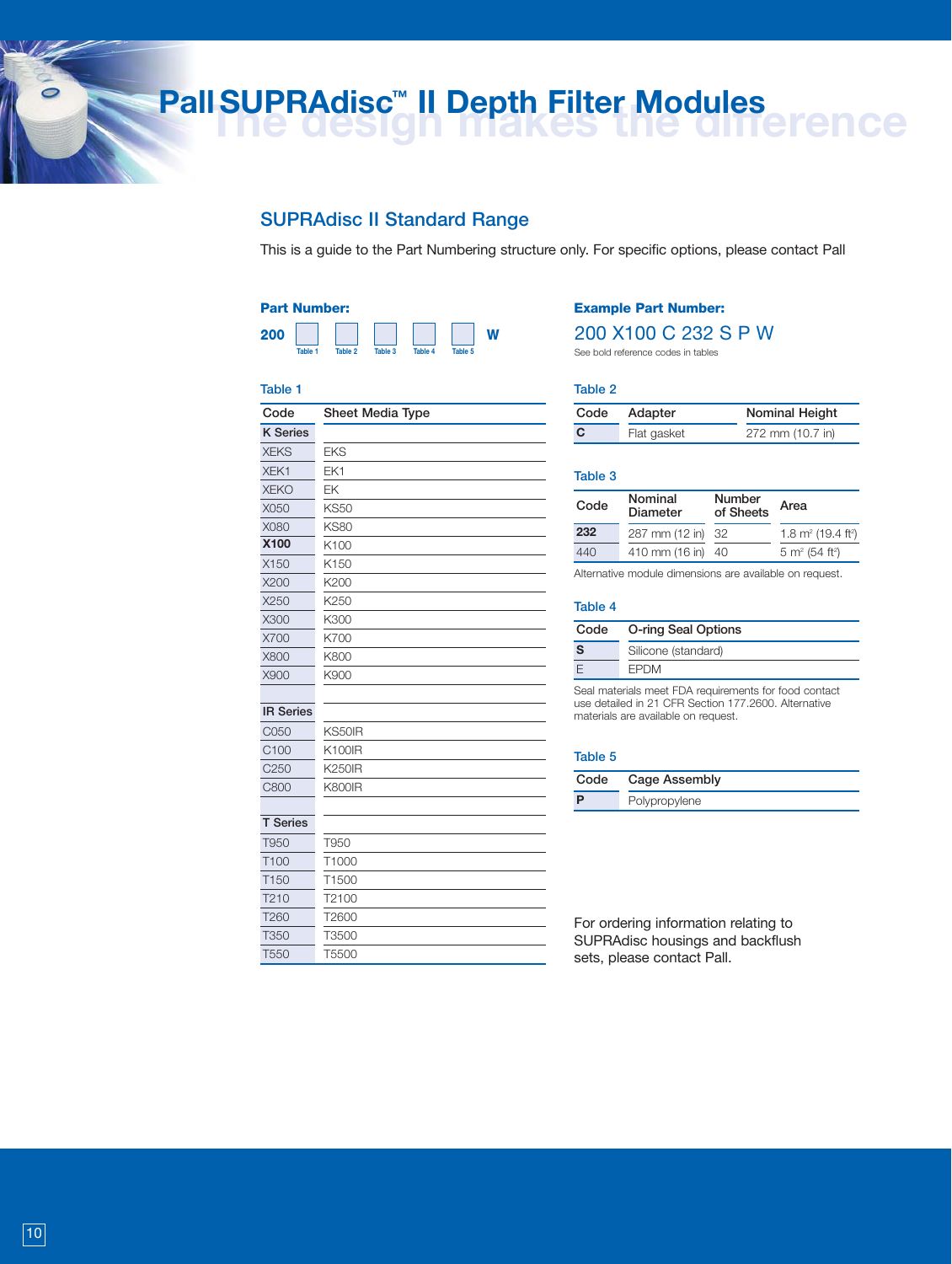# **Pall SUPRAdisc™ II Depth Filter Modules**<br> **Pall SUPRAdisc™ II Depth Filter Modules**

# **SUPRAdisc II HP Range**

This is a guide to the Part Numbering structure only. For specific options, please contact Pall

# **Part Number: Example Part Number:**



#### **Table 1**

| Code | <b>O-ring Seal Options</b> |
|------|----------------------------|
| X    | K Series                   |
| C    | <b>IR Series</b>           |

#### **Table 2**

|                  | <b>Sheet Media Combination</b> |                                           |  |
|------------------|--------------------------------|-------------------------------------------|--|
| Code             | <b>Top Sheet</b><br>Prefilter  | <b>Bottom Sheet</b><br><b>Fine Filter</b> |  |
| <b>K</b> Series  |                                |                                           |  |
| O <sub>7</sub>   | K900                           | K150                                      |  |
| O <sub>8</sub>   | K900                           | K200                                      |  |
| N <sub>6</sub>   | K800                           | K100                                      |  |
| N <sub>7</sub>   | K800                           | K150                                      |  |
| M <sub>5</sub>   | K700                           | <b>KS80</b>                               |  |
| M6               | K700                           | K100                                      |  |
| L4               | K300                           | <b>KS50</b>                               |  |
| L <sub>5</sub>   | K300                           | <b>KS80</b>                               |  |
| L <sub>6</sub>   | K300                           | K100                                      |  |
| L7               | K300                           | K150                                      |  |
| K <sub>3</sub>   | K250                           | EK                                        |  |
| K4               | K250                           | <b>KS50</b>                               |  |
| H <sub>2</sub>   | K200                           | EK1                                       |  |
| H <sub>3</sub>   | K200                           | EK                                        |  |
| H <sub>5</sub>   | K200                           | <b>KS80</b>                               |  |
| G <sub>1</sub>   | K150                           | <b>EKS</b>                                |  |
| G <sub>2</sub>   | K150                           | EK1                                       |  |
| G <sub>5</sub>   | K150                           | <b>KS80</b>                               |  |
| F1               | K100                           | <b>EKS</b>                                |  |
| F <sub>3</sub>   | K100                           | EK                                        |  |
| <b>IR Series</b> |                                |                                           |  |
| N <sub>4</sub>   | <b>K800IR</b>                  | KS50IR                                    |  |
| N <sub>6</sub>   | <b>K800IR</b>                  | <b>K100IR</b>                             |  |
| N <sub>9</sub>   | <b>K800IR</b>                  | <b>K250IR</b>                             |  |
| K4               | <b>K250IR</b>                  | KS50IR                                    |  |
| K <sub>6</sub>   | <b>K250IR</b>                  | <b>K100IR</b>                             |  |
| F4               | K100IR                         | KS50IR                                    |  |

For alternative combinations, contact Pall.

### 200 X D L6 C 420 S P W

See bold reference codes in tables

#### **Table 3**

| Code | Adapter     | <b>Nominal Height</b> |  |  |
|------|-------------|-----------------------|--|--|
| C    | Flat gasket | 272 mm (10.7 in)      |  |  |

#### **Table 4**

| Code | Nominal<br>Diameter                                     | <b>Number</b><br>of Double<br>Layers | Area                            |
|------|---------------------------------------------------------|--------------------------------------|---------------------------------|
| 420  | 410 mm (16 in) 20                                       |                                      | 2.5 $m^2$ (27 ft <sup>2</sup> ) |
|      | Alternative module dimensions are available on request. |                                      |                                 |

### **Table 5**

| Code     | O-ring Seal Options |  |
|----------|---------------------|--|
| <b>S</b> | Silicone (standard) |  |
|          | <b>FPDM</b>         |  |

Seal materials meet FDA requirements for food contact use detailed in 21 CFR Section 177.2600. Alternative materials are available on request.

#### **Table 6**

| Code | Cage Assembly |
|------|---------------|
| P    | Polypropylene |

For ordering information relating to SUPRAdisc housings and backflush sets, please contact Pall.